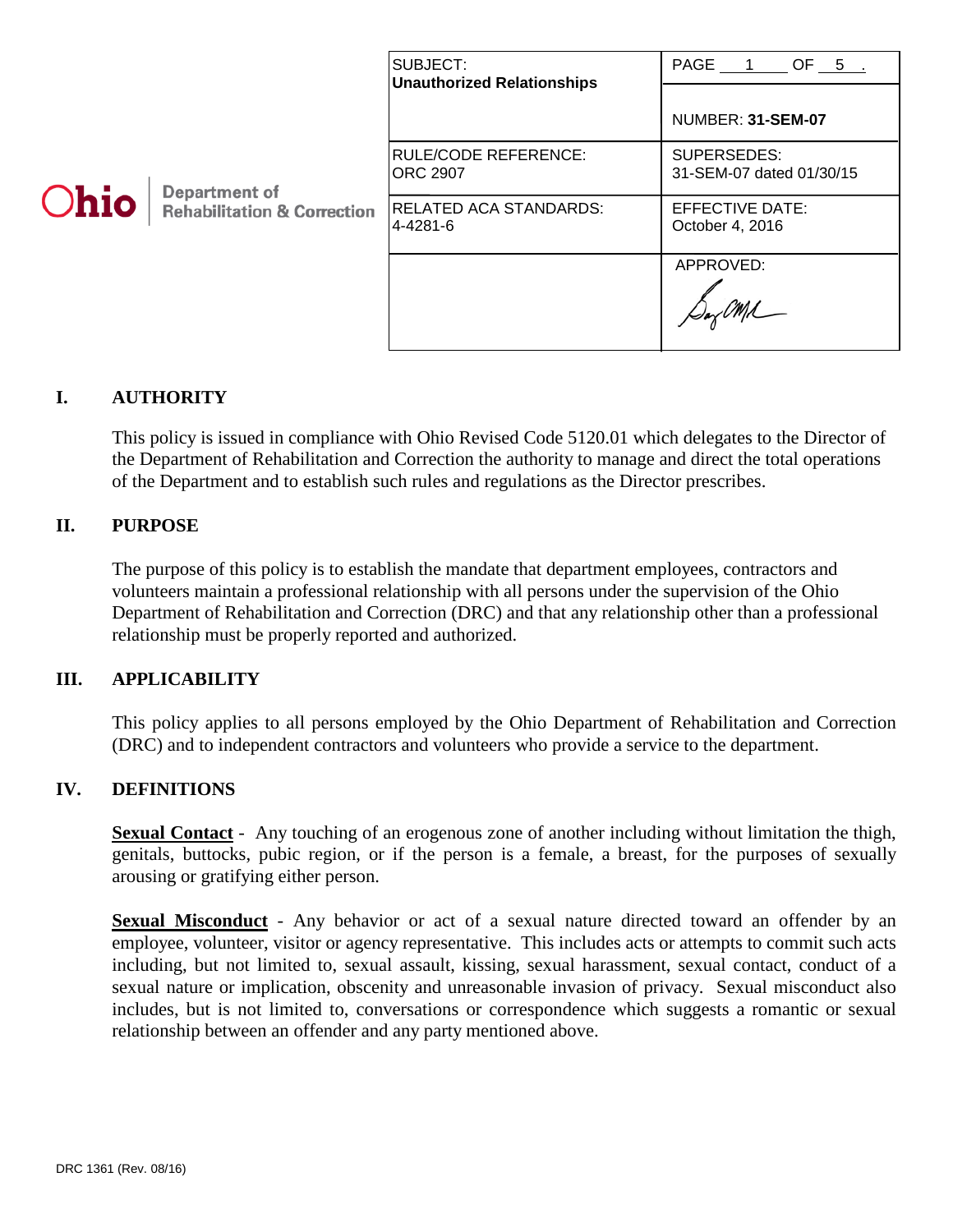# **V. POLICY**

It is the policy of the Ohio Department of Rehabilitation and Correction (DRC) that department employees, independent contractors, and volunteers will maintain appropriate authorized relationships with offenders in order to assure fairness, integrity, credibility, and security in the work place.

All employees, volunteers, and independent contractors are expected to have a clear understanding that the DRC considers any type of unauthorized relationship with an individual under DRC supervision to be a serious breach of the Standards of Employee Conduct and these relationships will not be tolerated. Engaging in an unauthorized relationship may result in employment termination and or termination of the contractual or volunteer status.

## **VI. PROCEDURES**

### **A. Prohibitions**

Without the express authorization of the appropriate supervisor as provided for in this policy or pursuant to other relevant DRC policies such as 71-SOC-01, Recruitment, Training, and Supervision of Volunteers, or 78-REL-04, Professional Contact: Correspondence with Ex-Offenders Concerning Employment and/or Educational Accomplishments, department employees are prohibited from engaging in any personal or business relationship(s) with any individual currently under the supervision of the department, or with any individual within six (6) months following their release from custody or from supervision, or in the case of Adult Parole Authority (APA) employees, engaging in same with any individual under the supervision of the department or any other criminal justice agency (i.e., "offenders"). Examples of prohibited activities include, but are not limited to:

- 1. The exchange of personal letters, pictures, telephone calls, or personal information by any means with an offender, the offender's family, or friends of the offender;
- 2. Visiting with any offender;
- 3. Entering into a business enterprise with an offender;
- 4. Residing with an offender;
- 5. Committing any sexual act with an offender;
- 6. Engaging in any other sexual contact or misconduct with an offender;
- 7. Aiding and abetting any unauthorized relationship.

#### **B**. **Staff Training**

- 1. The Corrections Training Academy (CTA) shall develop and utilize standardized lesson plans for New Employee Orientation (NEO) training to address inappropriate staff/offender relationships. All lesson plans or material used for the training shall be approved by the Superintendent of the CTA.
- 2. Each work location shall reinforce the importance of this policy during the orientation phase of their training for new employees, independent contractors, and volunteers.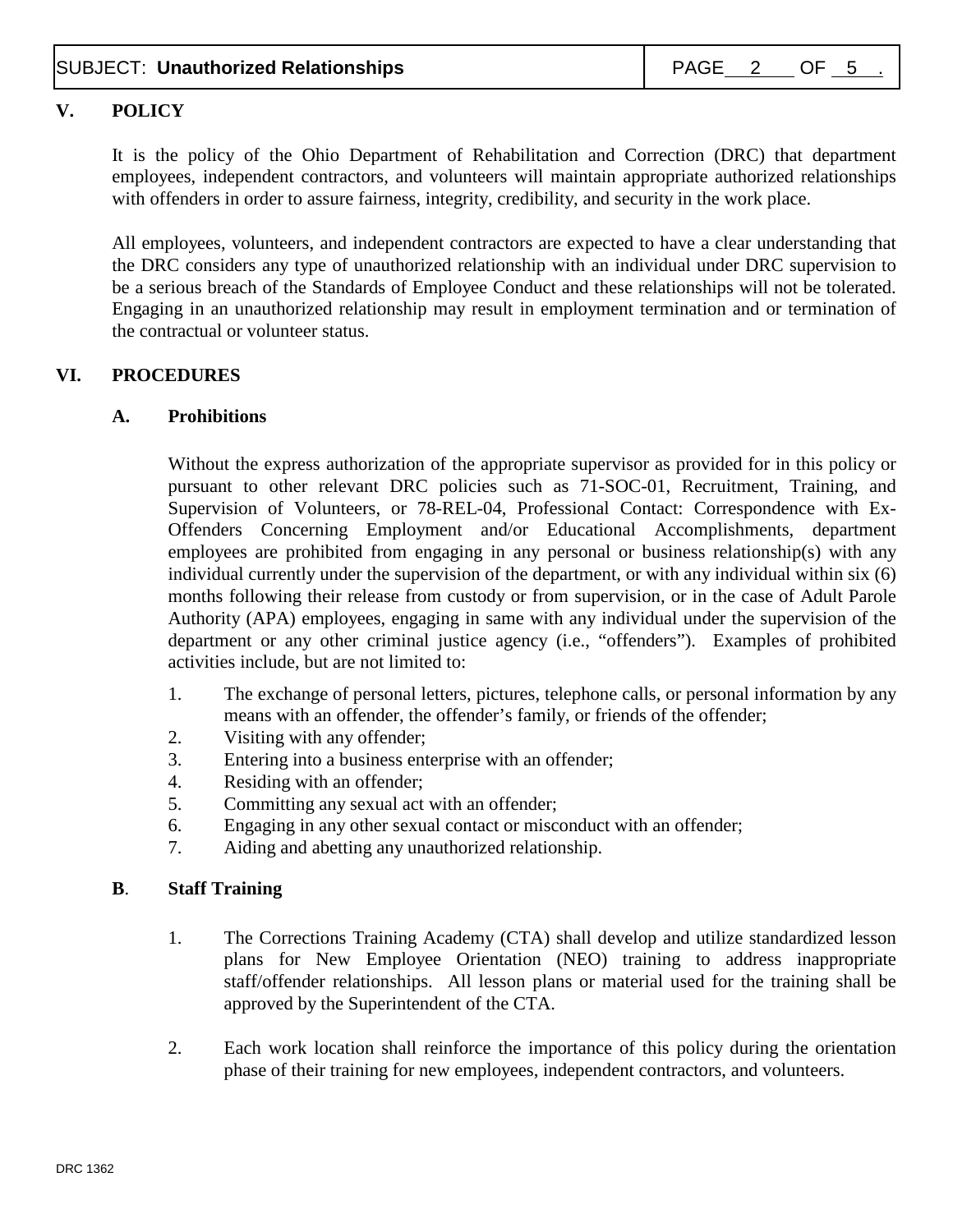## **C. Offender Education**

- 1. Inmates shall be advised during orientation that unauthorized relationships are prohibited. They will be instructed on the procedure for reporting unauthorized relationships. This information shall also be included in the inmate handbook/manual.
- 2. During the initial meeting with their supervising officers, offenders under the supervision of the APA shall be advised that unauthorized relationships with department employees are prohibited. Offenders under supervision shall be instructed on the procedure for reporting unauthorized relationships.

### **D. Reporting Relationships by Employees**

1. New Hires

All work locations that hire employees shall implement and maintain a pre-employment procedure whereby all applicants must disclose any and all personal and/or business relationships they have or have had with any person that they are aware of who is currently under the supervision of the department.

- 2. Current Employees
	- a. At any time during an employee's tenure with the Department, the employee becomes aware of the existence of a personal or business relationship with an offender, the next scheduled work day, the employee must report this information to his/her appointing authority or managing officer. The employee shall fill out the Staff Nexus Form (DRC1500) indicating the nature of the relationship and whether permission to have contact is being sought.
	- b. The appointing authority or managing officer shall assess the information, approve/deny the request, document the information/decision on the form and return a copy to the requesting employee within five (5) business days. It is the responsibility of each managing officer when authorizing a relationship to give clear written direction and instructions to staff who have submitted the nexus form as to clarify the parameters upon which visiting, communication, and other types of personal interaction have been authorized.
	- c. The original form shall be maintained in the managing officer's office, a copy shall be sent to the investigator/investigation coordinator, to the requesting employee and placed in the employee's personnel file.
- 3. Employees with Nexus Forms on File
	- a. When an employee has an existing staff nexus form on file, it is essential for the employee to conduct himself/herself in a professional manner. Employees shall recognize the limitations of their authority and at no time use the power of their position for personal gain or advantage. This would include, but is not limited to,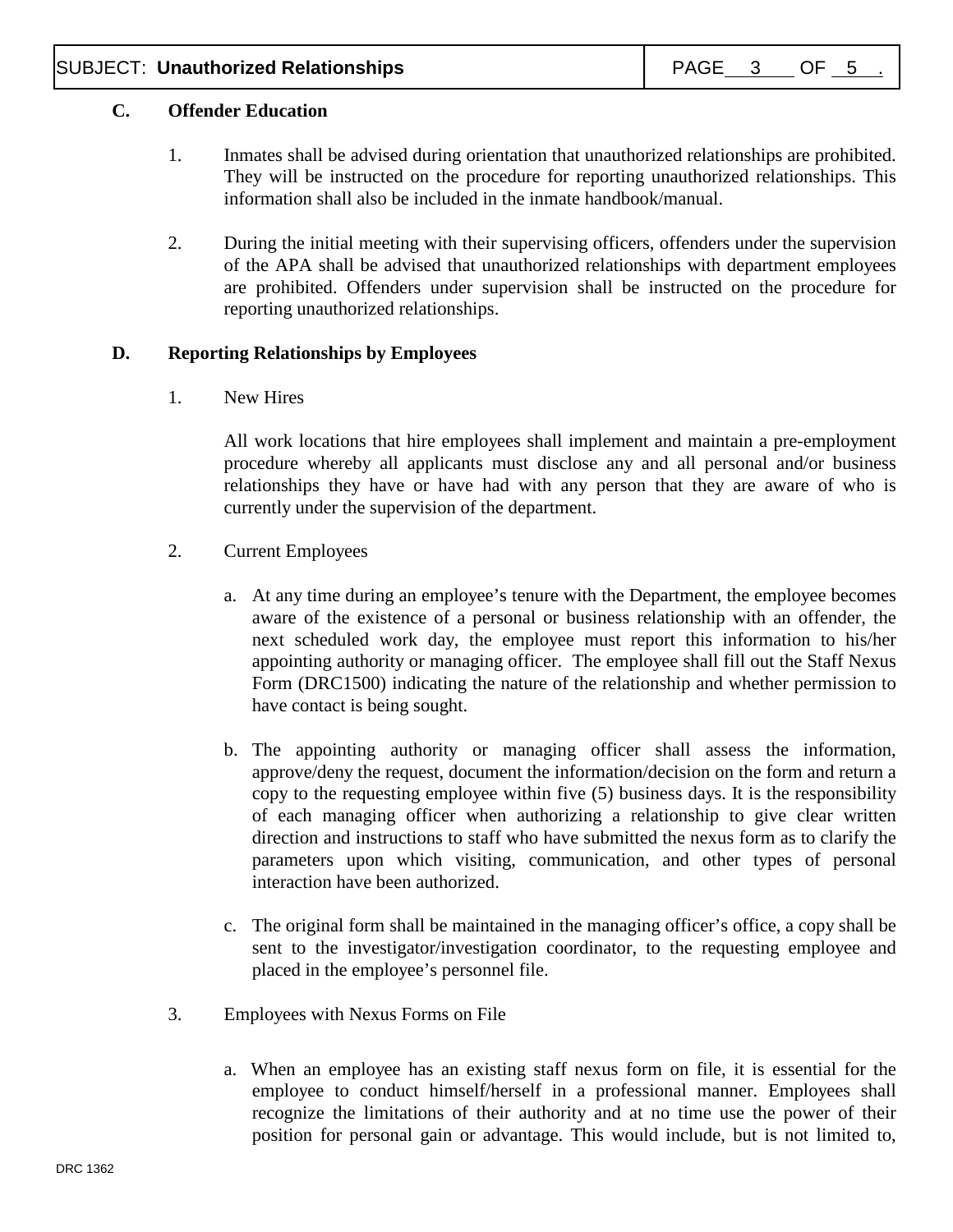falsifying, altering, and or removing any document or record to include changing, adding, or deleting any electronic records of inmates/offenders for which they have a Nexus form on file (i.e., visiting, RIB, sentence computation, etc.).

- b. Any time an employee changes work locations (i.e., transfers, promotion, etc.) and has a preexisting Nexus form on file it shall be his/her responsibility to report this information to the appointing authority/managing officer. The employee shall fill out a new Staff Nexus Form (DRC1500) as outlined in section VI.D.2.
- c. An approved staff nexus form may be revoked by the managing officer/appointing authority at any time. Reasons for the revocation shall be documented on the staff nexus form and provided to the employee.
- 4. Appeals

The employee requesting authorization to have a relationship has five (5) business days after receipt of the denial or revocation to appeal the decision to the next level of supervision. The appeal must be in writing with enough information for the administrator to make a decision. The administrator has ten (10) business days from the date of receipt of the appeal to respond in writing to the employee. There is no further appeal.

## **E. Reporting Potential Unauthorized Relationships**

- 1. Any employee, contractor or volunteer who becomes aware of or reasonably suspects that another employee, contractor or volunteer is involved in an unauthorized relationship has an affirmative duty to immediately report any such knowledge or suspicion to their appointing authority/managing officer for appropriate action.
- 2. Inmates may report any knowledge or suspicion of an unauthorized relationship to any staff member. This information shall immediately be communicated to one of the following: the inspector of institutional services, the operations compliance manager (OCM), investigator, or the managing officer. Offenders under APA supervision shall report this information to the unit supervisor or regional administrator.
- 3. As detailed in DRC policy 79-ISA-02, Prison Sexual Misconduct Reporting, Response, Investigation, and Prevention of Retaliation, sexual misconduct by staff towards inmates is strictly prohibited. Retaliation against persons who report sexual misconduct is also strictly prohibited. All allegations of sexual misconduct and/or retaliation shall be reported in accordance with DRC policy 79-ISA-02, Prison Sexual Misconduct Reporting, Response, Investigation, and Prevention of Retaliation, and administratively and/or criminally investigated.
- 4. Employees who fail to report knowledge of a potential unauthorized relationship or withhold information concerning a potential unauthorized relationship may be subject to disciplinary action, up to and including removal. In the case of contractors or volunteers, they may be subject to suspension of their volunteer status or termination of their contract.